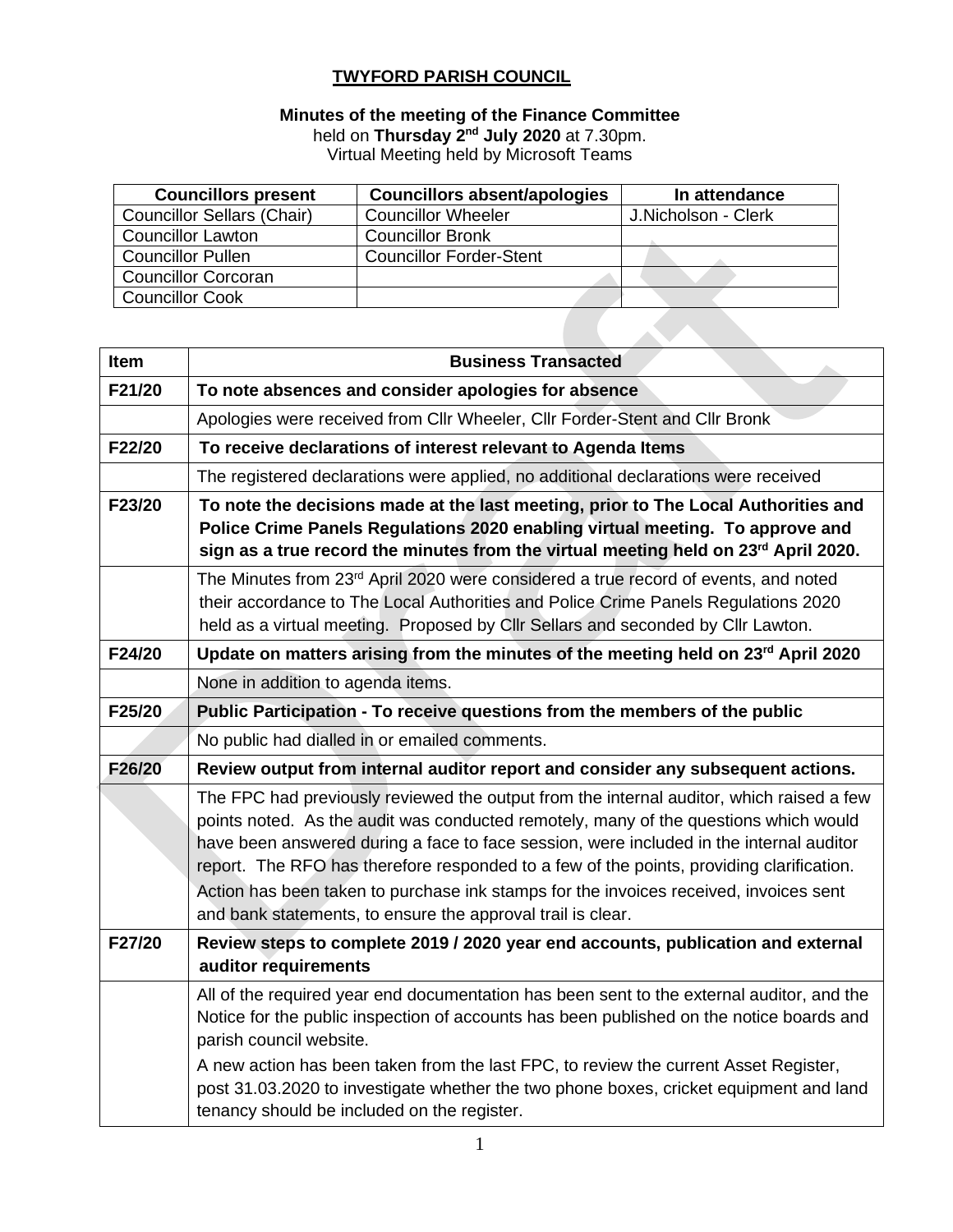| F28/20       | Review progress on; bank signatories, opening of savings account and<br>distribution of funds policy.                                                                                                                                                                                                                                                                                                                                                                                                                                                                   |
|--------------|-------------------------------------------------------------------------------------------------------------------------------------------------------------------------------------------------------------------------------------------------------------------------------------------------------------------------------------------------------------------------------------------------------------------------------------------------------------------------------------------------------------------------------------------------------------------------|
| <b>Clerk</b> | Additional access to the HSBC accounts is dependent on the Assistant Clerk to do the<br>final stage of verification. Cllr Lawton and Cllr Sellars to be added to enable access to the<br>HSBC account.                                                                                                                                                                                                                                                                                                                                                                  |
|              | Action: Clerk to add Cllr Sellars and Cllr Lawton to the HSBC account.                                                                                                                                                                                                                                                                                                                                                                                                                                                                                                  |
|              | The Nationwide deposit account is in the process of being set up, awaiting opening<br>details from Nationwide. The Clerk, Cllr Lawton and Cllr Sellars are set up as                                                                                                                                                                                                                                                                                                                                                                                                    |
|              | signatories.                                                                                                                                                                                                                                                                                                                                                                                                                                                                                                                                                            |
|              | It was asked whether it would be helpful for the Assistant Clerk to have access to a credit<br>card. Committee are to think about it and add it to the next agenda.                                                                                                                                                                                                                                                                                                                                                                                                     |
| <b>Clerk</b> | Action: Clerk to add access to credit card on next finance committee agenda.                                                                                                                                                                                                                                                                                                                                                                                                                                                                                            |
| F29/20       | Review and Sign off Q1 financials including; comparison against budget / variance                                                                                                                                                                                                                                                                                                                                                                                                                                                                                       |
|              | and cash reconciliation                                                                                                                                                                                                                                                                                                                                                                                                                                                                                                                                                 |
|              | See Appendix 1.                                                                                                                                                                                                                                                                                                                                                                                                                                                                                                                                                         |
|              | The Q1 financials were reviewed. The cash position was noted against the Bank                                                                                                                                                                                                                                                                                                                                                                                                                                                                                           |
|              | statements emailed out. To be signed at next meeting.                                                                                                                                                                                                                                                                                                                                                                                                                                                                                                                   |
|              | No items were raised for further discussion.                                                                                                                                                                                                                                                                                                                                                                                                                                                                                                                            |
|              | Proposed by Cllr Cook and seconded by Cllr Lawton.                                                                                                                                                                                                                                                                                                                                                                                                                                                                                                                      |
| F30/20       | Review projects against strategic notional project allocations, and consider a three<br>year spending strategy in light of the economic impact of Coronavirus.                                                                                                                                                                                                                                                                                                                                                                                                          |
|              | The RFO talked through the current cash position, and the notional allocation of reserves<br>following the finance committee meeting in March. See Appendix 2.                                                                                                                                                                                                                                                                                                                                                                                                          |
|              | During the current economic climate there are different economic scenarios which may                                                                                                                                                                                                                                                                                                                                                                                                                                                                                    |
|              | wish to be considered by the finance committee for project planning. These include;<br>consideration of precept and whether it is put up next year, availability of additional CIL<br>(previously awarded CIL is assumed to be bankable), how reserves are allocated, priority<br>of projects.                                                                                                                                                                                                                                                                          |
|              | The committee discussed options, and concluded that there would not be a full review of<br>all projects requiring radical re-planning, but to consider each project as each deliverable<br>is presented for approval, taking one step at a time. As the decisions are made, the<br>decision making body will have a clearer picture on how the reserves may be needed to<br>be allocated versus the needs of the Parish, and the economic climate at the time. It was<br>noted that the committee should consider that the precept would not be increased next<br>year. |
| <b>Clerk</b> | A detail regarding the Berry Meadow fencing, which was approved for funding last year,<br>was queried as to when it would be installed. Action: Clerk to email Andy Coates and<br>request an update on progress.                                                                                                                                                                                                                                                                                                                                                        |
| F31/20       | <b>Review and approve Q1 VAT return</b>                                                                                                                                                                                                                                                                                                                                                                                                                                                                                                                                 |
|              | See Appendix 3. The committee approved the Q1 VAT return. Proposed by Cllr<br>Corcoran and seconded by Cllr Pullen.                                                                                                                                                                                                                                                                                                                                                                                                                                                     |
| F32/20       | To raise any items for the next agenda and agree the date of the next meeting<br>currently scheduled for 8th October 2020.                                                                                                                                                                                                                                                                                                                                                                                                                                              |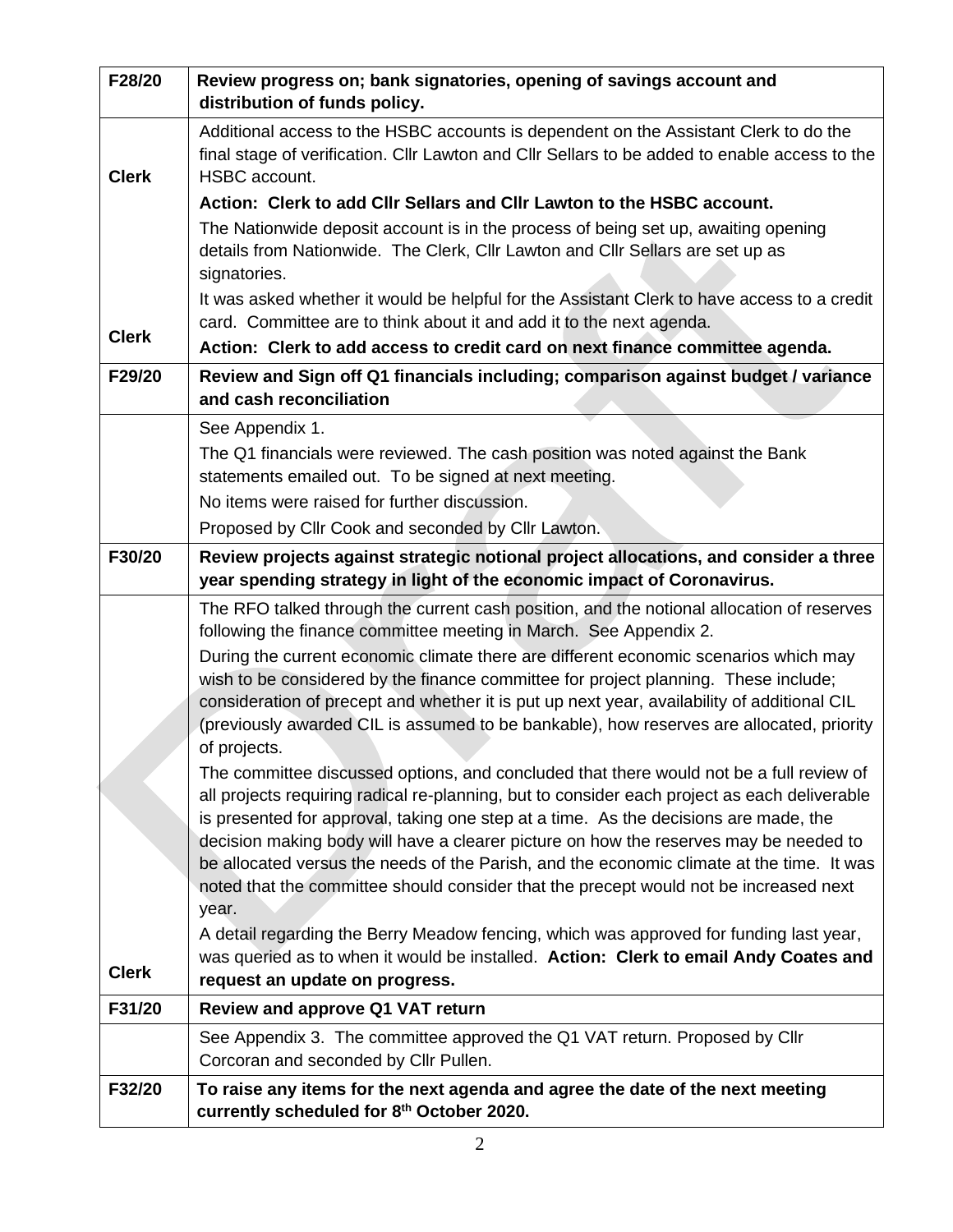| None raised. |  |
|--------------|--|
|--------------|--|

Jo Nicholson - Clerk to the Parish Council – 14<sup>th</sup> July 2020 Contact: [clerk@twyfordhants.org.](mailto:clerk@twyfordhants.org)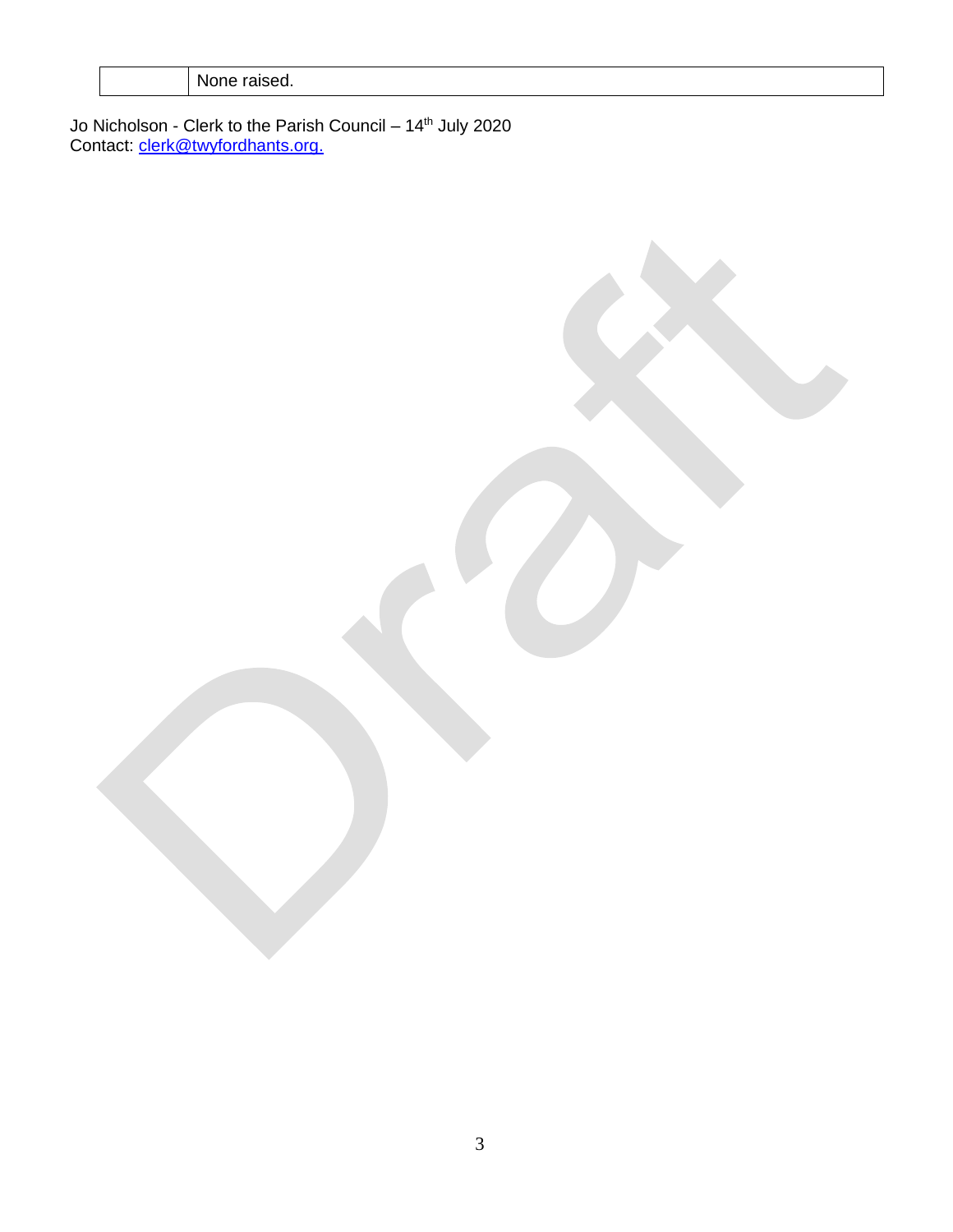## **Q1 Income and Expenditure Financial Budget Comparison**

Comparison between 01/04/20 and 30/06/20 inclusive.

Excludes transactions with an invoice date prior to 01/04/20

|                      |                                           | 2020/2021   | Qtr 1 Net  | Qtr 2 Net | Qtr 3 Net | Qtr 4 Net | <b>Total Net</b> | <b>Balance</b> |
|----------------------|-------------------------------------------|-------------|------------|-----------|-----------|-----------|------------------|----------------|
| <b>INCOME</b>        |                                           |             |            |           |           |           |                  |                |
| <b>Finance</b>       |                                           |             |            |           |           |           |                  |                |
| 100                  | Precept                                   | £105,619.00 | £53,513.50 | £0.00     | £0.00     | £0.00     | £53,513.50       | $-E52,105.50$  |
| 105                  | VAT Refund                                | £0.00       | £1.780.00  | £0.00     | £0.00     | £0.00     | £1.780.00        | £1,780.00      |
| 110                  | Bank Interest (current)                   | £0.00       | £0.00      | £0.00     | £0.00     | £0.00     | £0.00            | £0.00          |
| 115                  | Bank Interest (savings)                   | £70.00      | £70.83     | £0.00     | £0.00     | £0.00     | £70.83           | £0.83          |
| 120                  | <b>CIL</b>                                | £0.00       | £0.00      | £0.00     | £0.00     | £0.00     | £0.00            | £0.00          |
| <b>Total Finance</b> |                                           | £105,689.00 | £55,364.33 | £0.00     | £0.00     | £0.00     | £55,364.33       | $-£50,324.67$  |
| <b>Parish Farm</b>   |                                           |             |            |           |           |           |                  |                |
| 400                  | <b>Grants &amp; Donations</b>             | £5,000.00   | £0.00      | £0.00     | £0.00     | £0.00     | £0.00            | $-E5,000.00$   |
|                      | <b>Total Parish Farm</b>                  | £5,000.00   | £0.00      | £0.00     | £0.00     | £0.00     | £0.00            | $-E5,000.00$   |
|                      | <b>Recreation &amp; Open Spaces</b>       |             |            |           |           |           |                  |                |
| 200                  | Pavilion Hire                             | £300.00     | £0.00      | £0.00     | £0.00     | £0.00     | £0.00            | $-£300.00$     |
| 205                  | Pitch Hire                                | £2,500.00   | £0.00      | £0.00     | £0.00     | £0.00     | £0.00            | $-E2,500.00$   |
| 210                  | <b>Allotments</b>                         | £675.00     | £613.17    | £0.00     | £0.00     | £0.00     | £613.17          | $-£61.83$      |
| 215                  | Deposits                                  | £100.00     | £0.00      | £0.00     | £0.00     | £0.00     | £0.00            | $-£100.00$     |
| 220                  | <b>Grants &amp; Donations</b>             | £0.00       | £0.00      | £0.00     | £0.00     | £0.00     | £0.00            | £0.00          |
|                      | <b>Total Recreation &amp; Open Spaces</b> | £3,575.00   | £613.17    | £0.00     | £0.00     | £0.00     | £613.17          | $-E2,961.83$   |
| Projects             |                                           |             |            |           |           |           |                  |                |
| 500                  | <b>NP Production</b>                      | £0.00       | £0.00      | £0.00     | £0.00     | £0.00     | £0.00            | £0.00          |
| 515                  | Car Park expansion (WCC CIL<br>£65,000)   | £0.00       | £0.00      | £0.00     | £0.00     | £0.00     | £0.00            | £0.00          |
| 520                  | Flooding                                  | £0.00       | £0.00      | £0.00     | £0.00     | £0.00     | £0.00            | £0.00          |
| 525                  | Pavilion Refurb (SDNP CIL<br>£5,000)      | £0.00       | £0.00      | £0.00     | £0.00     | £0.00     | £0.00            | £0.00          |
| 530                  | Two Parks (SDNP CIL £12,700)              | £0.00       | £0.00      | £0.00     | £0.00     | £0.00     | £0.00            | £0.00          |
| 535                  | Traffic                                   | £0.00       | £0.00      | £0.00     | £0.00     | £0.00     | £0.00            | £0.00          |
| 540                  | Climate                                   | £0.00       | £0.00      | £0.00     | £0.00     | £0.00     | £0.00            | £0.00          |

02/07/20 01:44 PM Vs: *Twyford Parish Council Page 1 of 5*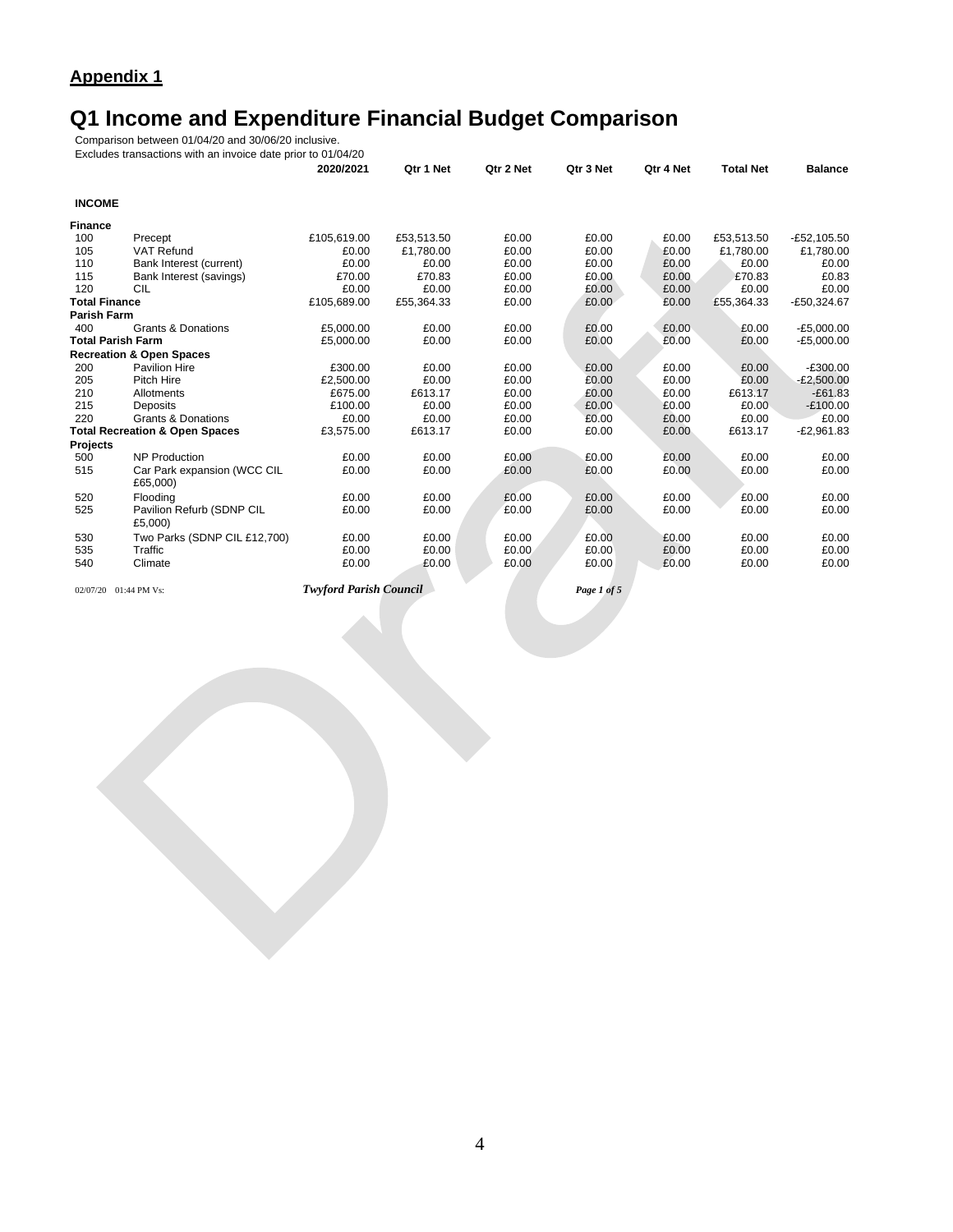# **Financial Budget Comparison**

Comparison between 01/04/20 and 30/06/20 inclusive.

Excludes transactions with an invoice date prior to 01/04/20

|                                   | 2020/2021   | Qtr 1 Net  | Qtr 2 Net | Qtr 3 Net | Otr 4 Net | <b>Total Net</b> | <b>Balance</b> |
|-----------------------------------|-------------|------------|-----------|-----------|-----------|------------------|----------------|
| Cycleway (WCC CIL £50,000)<br>545 | £0.00       | £0.00      | £0.00     | £0.00     | £0.00     | £0.00            | £0.00          |
| <b>Total Projects</b>             | £0.00       | £0.00      | £0.00     | £0.00     | £0.00     | £0.00            | £0.00          |
| <b>Total Income</b>               | £114.264.00 | £55.977.50 | £0.00     | £0.00     | £0.00     | £55.977.50       | $-£58.286.50$  |

02/07/20 01:44 PM Vs: *Twyford Parish Council Page 2 of 5*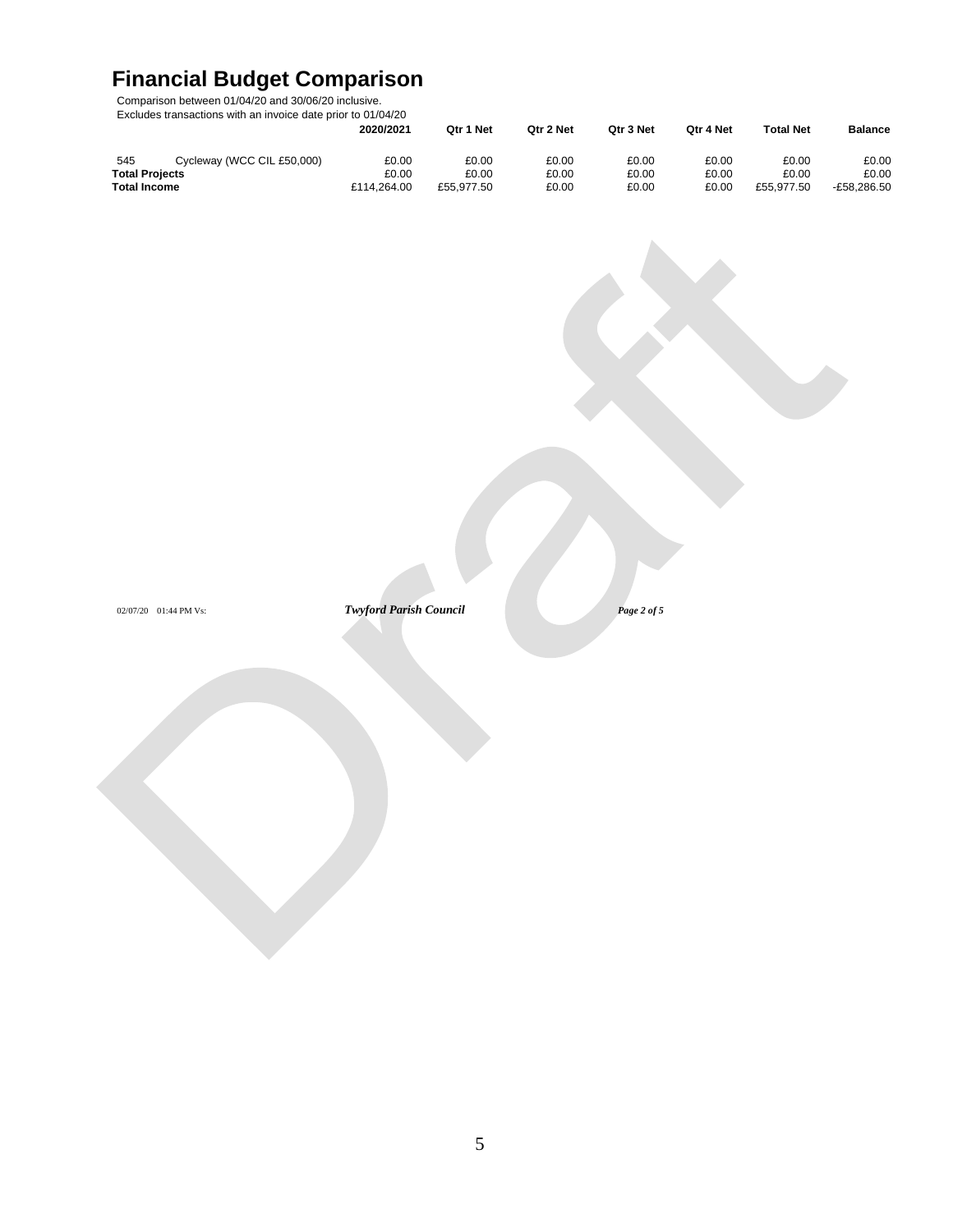# **Financial Budget Comparison**

Comparison between 01/04/20 and 30/06/20 inclusive.

Excludes transactions with an invoice date prior to 01/04/20

|                                     |                                     | 2020/2021                                                                       | Qtr 1 Net  | Qtr 2 Net | Qtr 3 Net                 | Qtr 4 Net | <b>Total Net</b> | <b>Balance</b> |
|-------------------------------------|-------------------------------------|---------------------------------------------------------------------------------|------------|-----------|---------------------------|-----------|------------------|----------------|
| <b>EXPENDITURE</b>                  |                                     |                                                                                 |            |           |                           |           |                  |                |
| <b>Finance</b>                      |                                     |                                                                                 |            |           |                           |           |                  |                |
| 1000                                | <b>Employment Costs</b>             | £27,682.98                                                                      | £4,527.50  | £0.00     | £0.00                     | £0.00     | £4,527.50        | £23,155.48     |
| 1010                                | Expenses                            | £1,804.00                                                                       | £118.36    | £0.00     | £0.00                     | £0.00     | £118.36          | £1,685.64      |
| 1020                                | Administration                      | £3,528.00                                                                       | £959.32    | £0.00     | £0.00                     | £0.00     | £959.32          | £2,568.68      |
| 1030                                | <b>External Advice</b>              | £500.00                                                                         | £0.00      | £0.00     | £0.00                     | £0.00     | £0.00            | £500.00        |
| 1040                                | Training                            | £500.00                                                                         | £0.00      | £0.00     | £0.00                     | £0.00     | £0.00            | £500.00        |
| 1050                                | Insurance                           | £2,372.00                                                                       | £0.00      | £0.00     | £0.00                     | £0.00     | £0.00            | £2,372.00      |
| 1060                                | <b>Grants and Donations</b>         | £1,000.00                                                                       | £0.00      | £0.00     | £0.00                     | £0.00     | £0.00            | £1,000.00      |
| 1070                                | Section 137                         | £4,000.00                                                                       | £842.69    | £0.00     | £0.00                     | £0.00     | £842.69          | £3,157.31      |
| 1080                                | Room Hire                           | £1,000.00                                                                       | £0.00      | £0.00     | £0.00                     | £0.00     | £0.00            | £1,000.00      |
| 1090                                | <b>Legal Fees</b>                   | £500.00                                                                         | £0.00      | £0.00     | £0.00                     | £0.00     | £0.00            | £500.00        |
| 1100                                | <b>Audit Fees</b>                   | £975.00                                                                         | £475.00    | £0.00     | £0.00                     | £0.00     | £475.00          | £500.00        |
| 1110                                | Subscriptions                       | £500.00                                                                         | £0.00      | £0.00     | £0.00                     | £0.00     | £0.00            | £500.00        |
| 1120                                | <b>Street Lighting</b>              | £3,150.00                                                                       | £1,383.20  | £0.00     | £0.00                     | £0.00     | £1,383.20        | £1,766.80      |
| 1130                                | Speed Camera                        | £610.00                                                                         | £3,440.80  | £0.00     | £0.00                     | £0.00     | £3,440.80        | $-E2,830.80$   |
| 1140                                | PWLB interest - Gilbert Room        | £425.25                                                                         | £220.50    | £0.00     | £0.00                     | £0.00     | £220.50          | £204.75        |
| 1141                                | PWLB capital - Gilbert Room         | £1,200.00                                                                       | £600.00    | £0.00     | £0.00                     | £0.00     | £600.00          | £600.00        |
| 1142                                | PWLB - interest Berry Meadow        | £67.92                                                                          | £40.75     | £0.00     | £0.00                     | £0.00     | £40.75           | £27.17         |
| 1143                                | PWLB - capital Berry Meadow         | £3,333.34                                                                       | £1,666.67  | £0.00     | £0.00                     | £0.00     | £1,666.67        | £1,666.67      |
| 1150                                | VAT on payments                     | £0.00                                                                           | £0.00      | £0.00     | £0.00                     | £0.00     | £0.00            | £0.00          |
| 1160                                | <b>Street Furniture</b>             | £0.00                                                                           | £0.00      | £0.00     | £0.00                     | £0.00     | £0.00            | £0.00          |
| <b>Total Finance</b>                |                                     | £53,148.49                                                                      | £14,274.79 | £0.00     | £0.00                     | £0.00     | £14,274.79       | £38,873.70     |
| <b>Parish Farm</b>                  |                                     |                                                                                 |            |           |                           |           |                  |                |
| 4010                                | <b>Water Meadow Maintenance</b>     | £6,583.00                                                                       | £1,365.00  | £0.00     | £0.00                     | £0.00     | £1,365.00        | £5,218.00      |
|                                     | <b>Total Parish Farm</b>            | £6,583.00                                                                       | £1,365.00  | £0.00     | £0.00                     | £0.00     | £1,365.00        | £5,218.00      |
|                                     | <b>Recreation &amp; Open Spaces</b> |                                                                                 |            |           |                           |           |                  |                |
| $0.20707$ $0.1070$ $0.1070$ $0.107$ |                                     | $T_{i_1, i_2, j_3}$ $T_{i_3, i_4, j_5}$ $T_{i_1, i_2, j_4}$ $T_{i_3, i_4, j_5}$ |            |           | $\mathbf{r}$ $\mathbf{r}$ |           |                  |                |

# 02/07/20 01:47 PM Vs: *Twyford Parish Council Page 3 of 5*<br> **Financial Budget Comparison**<br>
Comparison between 01/04/20 and 30/06/20 inclusive. **Financial Budget Comparison**

Comparison between 01/04/20 and 30/06/20 inclusive. Excludes transactions with an invoice date prior to 01/04/20

|                          |                                                                                 | 2020/2021   | Qtr 1 Net  | Qtr 2 Net | Qtr 3 Net | Qtr 4 Net | <b>Total Net</b> | <b>Balance</b> |
|--------------------------|---------------------------------------------------------------------------------|-------------|------------|-----------|-----------|-----------|------------------|----------------|
| 2000                     | <b>Employment Costs</b>                                                         | £1,100.00   | £267.87    | £0.00     | £0.00     | £0.00     | £267.87          | £832.13        |
| 2020                     | <b>Hunter Park Grounds</b>                                                      | £25,173.52  | £5,544.89  | £0.00     | £0.00     | £0.00     | £5,544.89        | £19,628.63     |
| 2030                     | <b>Hunter Park Pavilion</b>                                                     | £3,080.00   | £414.14    | £0.00     | £0.00     | £0.00     | £414.14          | £2,665.86      |
| 2040                     | Northfields                                                                     | £3,034.04   | £913.51    | £0.00     | £0.00     | £0.00     | £913.51          | £2,120.53      |
| 2050                     | <b>New Assets</b>                                                               | £0.00       | £60.00     | £0.00     | £0.00     | £0.00     | £60.00           | $-£60.00$      |
| 2060                     | Other Open Space                                                                | £2,800.00   | £358.00    | £0.00     | £0.00     | £0.00     | £358.00          | £2,442.00      |
| 2070                     | Allotments                                                                      | £280.00     | £29.30     | £0.00     | £0.00     | £0.00     | £29.30           | £250.70        |
| 2080                     | Deposits returned                                                               | £100.00     | £0.00      | £0.00     | £0.00     | £0.00     | £0.00            | £100.00        |
|                          | <b>Total Recreation &amp; Open Spaces</b>                                       | £35,567.56  | £7,587.71  | £0.00     | £0.00     | £0.00     | £7,587.71        | £27,979.85     |
| <b>Projects</b>          |                                                                                 |             |            |           |           |           |                  |                |
| 5000                     | NP Production (3000)                                                            | £11,250.00  | £922.50    | £0.00     | £0.00     | £0.00     | £922.50          | £10,327.50     |
| 5010                     | Water Meadow Proiect (4020)<br>(£2,000 in reserves for signs)                   | £0.00       | £0.00      | £0.00     | £0.00     | £0.00     | £0.00            | £0.00          |
| 5015                     | Car Park Expansion (CIL<br>£65,000, TPC notional £0)                            | £0.00       | £0.00      | £0.00     | £0.00     | £0.00     | £0.00            | £0.00          |
| 5020                     | NP Flooding Project (3010) (TPC<br>notional £10,000)                            | £0.00       | £1,200.00  | £0.00     | £0.00     | £0.00     | £1,200.00        | $-E1,200.00$   |
| 5025                     | Pavilion Refurb (£5,000 CIL,<br>TPC notional £300)                              | £0.00       | £1,091.91  | £0.00     | £0.00     | £0.00     | £1,091.91        | $-£1,091.91$   |
| 5030                     | Two Parks (CIL £12,700, TPC<br>notional £30,000, Reserves<br>£30,150, TPC £750) | £0.00       | £0.00      | £0.00     | £0.00     | £0.00     | £0.00            | £0.00          |
| 5035                     | Traffic (TPC notional £16,500)                                                  | £0.00       | £0.00      | £0.00     | £0.00     | £0.00     | £0.00            | £0.00          |
| 5040                     | Climate (TPC notional £1,000)                                                   | £0.00       | £0.00      | £0.00     | £0.00     | £0.00     | £0.00            | £0.00          |
| 5045                     | Cycleway (CIL £50,000, TPC<br>notional £10,000)                                 | £0.00       | £0.00      | £0.00     | £0.00     | £0.00     | £0.00            | £0.00          |
| <b>Total Projects</b>    |                                                                                 | £11,250.00  | £3,214.41  | £0.00     | £0.00     | £0.00     | £3,214.41        | £8,035.59      |
| <b>Total Expenditure</b> |                                                                                 | £106.549.05 | £26.441.91 | £0.00     | £0.00     | £0.00     | £26.441.91       | £80,107.14     |

02/07/20 01:49 PM Vs: *Twyford Parish Council Page 4 of 5*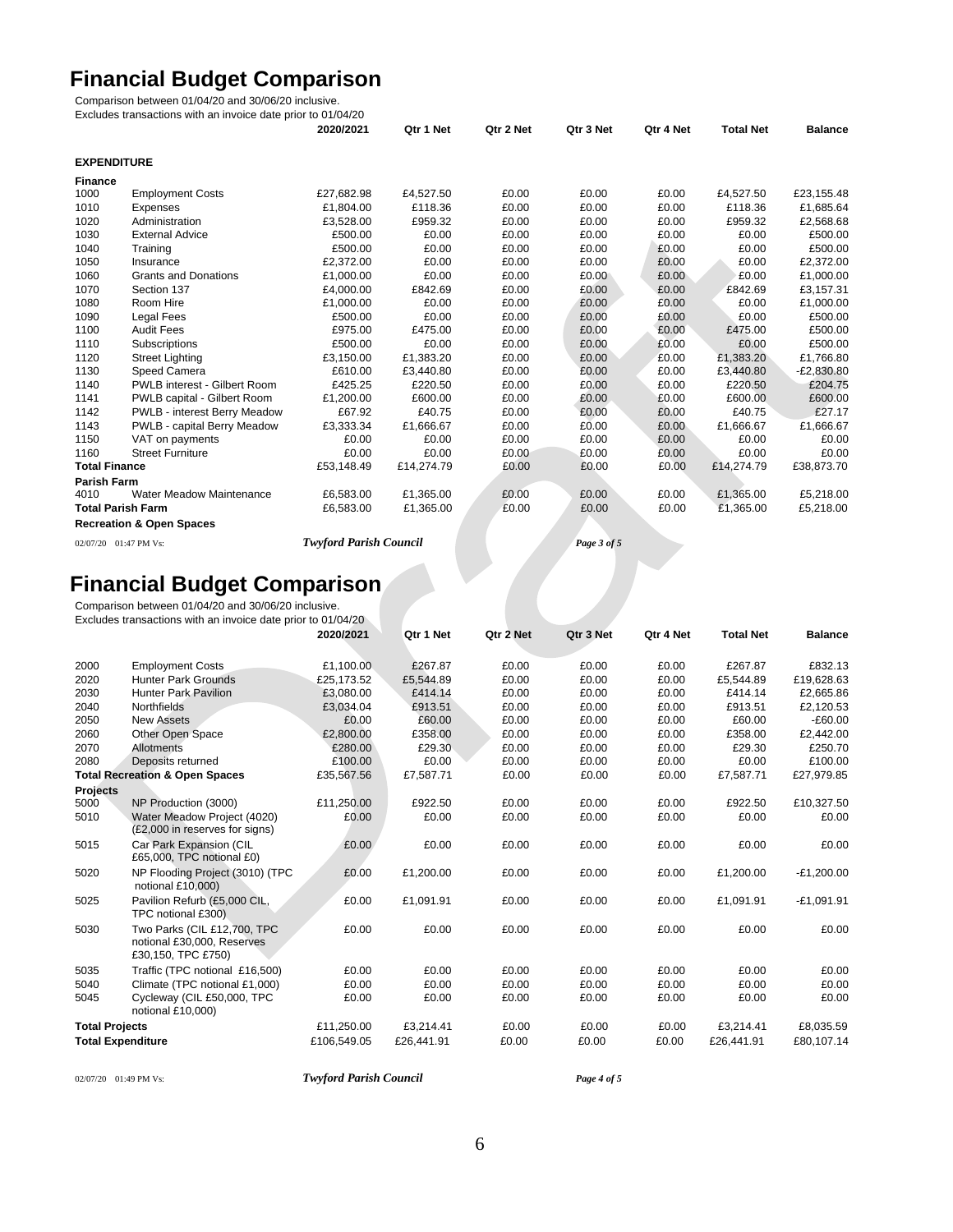# **Financial Budget Comparison**

Comparison between 01/04/20 and 30/06/20 inclusive.

Excludes transactions with an invoice date prior to 01/04/20

|                          | 2020/2021   | Otr 1 Net  | Otr 2 Net | Qtr 3 Net | Otr 4 Net | <b>Total Net</b> | <b>Balance</b> |
|--------------------------|-------------|------------|-----------|-----------|-----------|------------------|----------------|
|                          |             |            |           |           |           |                  |                |
| Total Income             | £114.264.00 | £55.977.50 |           |           |           | £55.977.50       | $-£58.286.50$  |
| <b>Total Expenditure</b> | £106,549.05 | £26,441.91 |           |           |           | £26,441.91       | £80.107.14     |
| <b>Total Net Balance</b> | £7.714.95   | £29.535.59 |           |           |           | £29.535.59       |                |

02/07/20 01:49 PM Vs: *Twyford Parish Council Page 5 of 5*

# **Financial Summary - Cashbook**

Summary between 01/04/20 and 30/06/20 inclusive.

Balances at the start of the year

#### **Ordinary Accounts**

HSBC C/A  $£35,321.41$ HSBC Savings **E107,405.16** Total £142,726.57

| <b>RECEIPTS</b>                     | <b>Net</b> | Vat       | Gross       |
|-------------------------------------|------------|-----------|-------------|
| Finance                             | £55,293.50 | £0.00     | £55,293.50  |
| Recreation & Open Spaces            | £613.17    | £0.00     | £613.17     |
| <b>Total Receipts</b>               | £55,906.67 | £0.00     | £55,906.67  |
| <b>PAYMENTS</b>                     | <b>Net</b> | Vat       | Gross       |
| Finance                             | £14,274.79 | £1,185.73 | £15,460.52  |
| Parish Farm                         | £1,365.00  | £0.00     | £1,365.00   |
| <b>Recreation &amp; Open Spaces</b> | £7,587.71  | £1,317.14 | £8,904.85   |
| Projects                            | £3,214.41  | £240.00   | £3,454.41   |
| <b>Total Payments</b>               | £26,441.91 | £2,742.87 | £29,184.78  |
| <b>Closing Balances</b>             |            |           |             |
| <b>Ordinary Accounts</b>            |            |           |             |
| HSBC C/A                            |            |           | £9,043.30   |
| <b>HSBC Savings</b>                 |            |           | £160,405.16 |

Total £169,448.46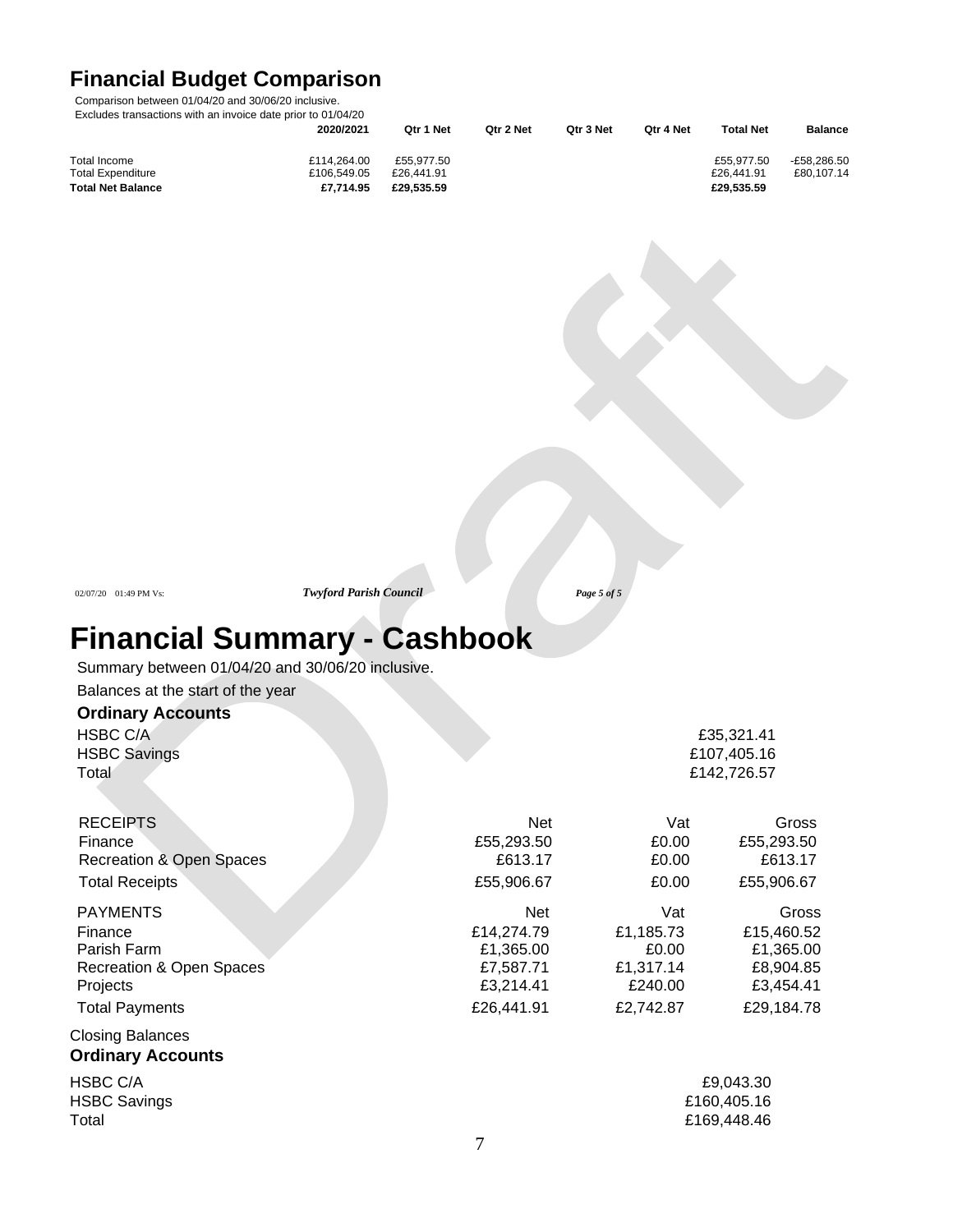## **Appendix 2**

| Finance Report - 2nd July 2020                                    |   |         |
|-------------------------------------------------------------------|---|---------|
| Q1 - review of strategic funding                                  |   |         |
|                                                                   |   |         |
| opening balance 01.04.2020                                        | £ | 142,727 |
|                                                                   |   |         |
| incoming Q1                                                       | £ | 55,978  |
| outgoing Q1 (inc VAT)                                             | £ | 29,185  |
|                                                                   |   |         |
| balance                                                           | £ | 169,519 |
|                                                                   |   |         |
| Remaining BAU Budget for 2020 / 2021                              |   |         |
| Incoming                                                          | £ | 58,287  |
| Outgoing                                                          | £ | 80,107  |
|                                                                   |   |         |
| Assumed cash available after budgeted BAU to end of year          | £ | 147,699 |
|                                                                   |   |         |
| <b>Reserves</b>                                                   |   |         |
| Play equipment                                                    | £ | 30,150  |
| S137 Appeal for a Peal                                            | £ | 1,000   |
| <b>S137Social Club</b>                                            | £ | 658     |
| S137 playgroup                                                    | £ | 755     |
| <b>NW</b>                                                         | £ | 252     |
| Water meadow fencing                                              | £ | 3,200   |
| Water meadow signage                                              | £ | 2,000   |
| <b>Mayer Brown</b>                                                | £ | 1,200   |
| <b>Pavilion refurb</b>                                            | £ | 609     |
| <b>TIW</b> funds held                                             | £ | 1,901   |
| Election costs held in reserve                                    | £ | 1,600   |
| TPC preferred contingency in cash reserves                        | £ | 20,000  |
|                                                                   |   |         |
| <b>Total held in reserves</b>                                     | £ | 63,325  |
|                                                                   |   |         |
| Cash available after reserves                                     | £ | 84,374  |
|                                                                   |   |         |
| Projects - Notional allocation as at 12.03.2020                   |   |         |
| Neighbourhood Plan Production (included in the BAU budget £11,50) |   |         |
| Flood Mitigation & Car Park Expansion                             | £ | 10,000  |
| Pavilion Refurb (defib installation)                              | £ | 300     |
| Two Parks Strategy (in addition to £30,150)                       | £ | 30,000  |
| - HP enhancement                                                  | £ | 750     |
| <b>Traffic</b>                                                    | £ | 16,500  |
| Cycleway                                                          | £ | 10,000  |
| Climate                                                           | £ | 1,000   |
| Save for future play equipment savings                            | £ | 5,000   |
|                                                                   |   |         |
| <b>Total notional allocation</b>                                  | £ | 73,550  |
|                                                                   |   |         |
| <b>Balance after notional allocation</b>                          | £ | 10,824  |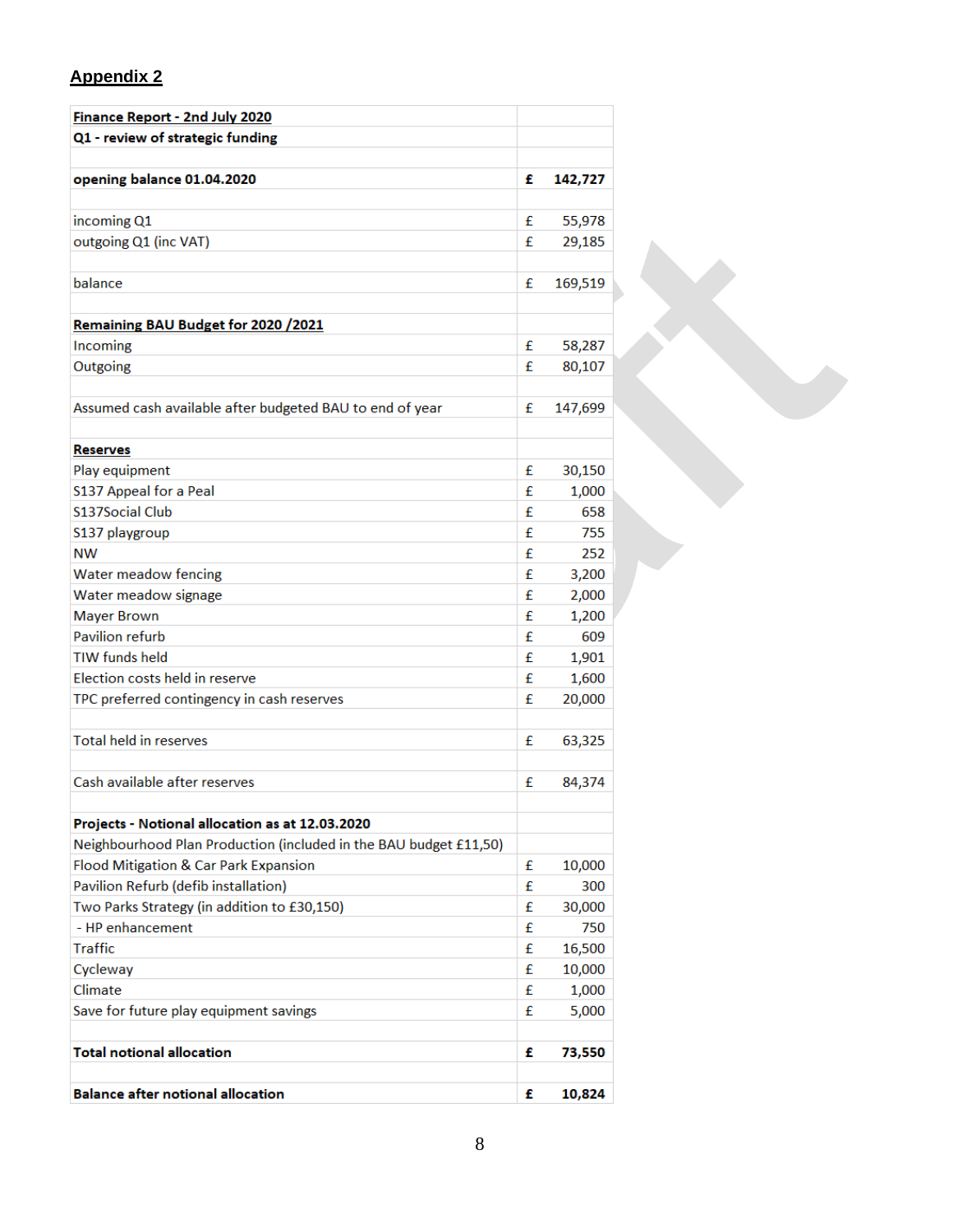#### **Appendix 3**

### VAT Reconciled Statement

| <b>End Date</b>                 | 01/04/20                                       |                                                        |        |                    |                |              |                        |                                         |
|---------------------------------|------------------------------------------------|--------------------------------------------------------|--------|--------------------|----------------|--------------|------------------------|-----------------------------------------|
| <b>Closing Date</b>             | 30/06/20                                       |                                                        |        |                    |                |              |                        |                                         |
| VAT due in this period on sales |                                                |                                                        |        | £0.00 Box 1        |                |              |                        |                                         |
|                                 | VAT due in this period on EC acquisitions      |                                                        |        | £0.00 Box 2        |                |              |                        |                                         |
|                                 | Total VAT due in this period (box $1 +$ box 2) |                                                        |        | £0.00 Box 3        |                |              |                        |                                         |
|                                 | VAT reclaimed in this period on purchases      |                                                        |        | £2,742.87 Box 4    |                |              |                        |                                         |
|                                 | Net VAT to be reclaimed from Customs           |                                                        |        | £2,742.87 Box 5    |                |              |                        |                                         |
|                                 | Total sales, ex. VAT (includes box 8)          |                                                        |        | £684.00 Box 6      |                |              |                        |                                         |
|                                 | Total purchases, ex. VAT (includes box 9)      |                                                        |        | £18,314.86 Box 7   |                |              |                        |                                         |
| Total EC sales, ex. VAT         |                                                |                                                        |        | £0.00 Box 8        |                |              |                        |                                         |
| Total EC purchases, ex. VAT     |                                                |                                                        |        | £0.00 Box 9        |                |              |                        |                                         |
| <b>Purchases</b>                |                                                | All transactions are payable to Twyford Parish Council |        |                    |                |              |                        |                                         |
| No.                             | Gross (£)                                      | Vat $(E)$                                              |        | Net (£) Vat number | Ledger<br>Date | Paid<br>Date | Supplier               | Details                                 |
| 10                              | 40.71                                          | 1.94                                                   |        | 38.77 553769603    | 19/05/20       | 26/05/20     | Southern Electric      | Hunter Park Field Electric - feb to may |
| 11                              | 11.99                                          | 2.00                                                   | 9.99   | GB752539027        | 19/05/20       | 11/05/20     | <b>1&amp;1 IONOS</b>   | Website hosting 21.04 to 21.05          |
| 12                              | 352.50                                         | 58.75                                                  | 293.75 |                    | 19/05/20       | 26/05/20     | Post Office            | PO Box for 12 months until 13.06.21     |
| 16                              | 22.10                                          | 3.68                                                   | 18.42  |                    | 19/05/20       | 21/05/20     | O <sub>2</sub>         | mobile phone to 8th June 2020           |
| 17                              | 3.59                                           | 0.60                                                   |        | 2.99 536153357     | 19/05/20       | 18/05/20     | Viking                 | PPE and cleaning supplies               |
| 18                              | 16.16                                          | 2.69                                                   |        | 13.47 536153357    | 19/05/20       | 15/05/20     | Viking                 | PPE                                     |
| 19                              | 95.11                                          | 15.85                                                  |        | 79.26 536153357    | 19/05/20       | 13/05/20     | Viking                 | PPE                                     |
| 20                              | 13.48                                          | 2.25                                                   | 11.23  |                    | 19/05/20       | 04/05/20     | Amazon                 | hazard tape                             |
| 21/1                            | 1,410.25                                       | 235.04                                                 |        | 1,175.21 973804688 | 19/05/20       | 26/05/20     | Green Smile Ltd        | hunter park groundsman may              |
| 21/2                            | 253.40                                         | 42.23                                                  |        | 211.17 973804688   | 19/05/20       | 26/05/20     | Green Smile Ltd        | northfields groundsman May              |
| 23                              | 19.21                                          | 3.20                                                   | 16.01  |                    | 04/04/20       | 06/04/20     | <b>Business Stream</b> | water supply to field 12/19 to 03/20    |
| 24                              | 35.16                                          | 5.86                                                   | 29.30  |                    | 01/04/20       | 06/04/20     | <b>Business Stream</b> | Allotment water supply                  |
|                                 |                                                |                                                        |        |                    |                |              |                        |                                         |

#### 02/07/20 06:48 PM Vs: 8.46.01 *Twyford Parish Council Page 1 of 4*

VAT Reconciled Statement End Date Closing Date01/04/20 30/06/20 25 63.91 10.65 53.26 04/04/20 06/04/20 Business Stream Pavilion water supply 12/19 to 03/20 26 23.28 3.88 19.40 20/04/20 21/04/20 Amazon Laminator and pouches 27 19.48 3.25 16.23 14/04/20 16/04/20 Amazon file dividers 28 15.48 2.58 12.90 07/04/20 14/04/20 Amazon lever arch files 29 1,659.84 276.64 1,383.20 GB189406822 15/04/20 30/04/20 Hampshire County street lighting 10/19 to 03/20 Council<br>1&1 IONOS 30 11.99 2.00 9.99 GB752539027 01/04/20 08/04/20 1&1 IONOS monthly server hosting 31 873.60 145.60 728.00 737252627 01/04/20 30/04/20 Shoreland Network cricket square March **Solutions** 32 22.10 3.68 18.42 09/04/20 23/04/20 O2 clerk mobile phone 09/04 to 08/05 33/1 7.28 1.21 6.07 188954103 08/04/20 30/04/20 Twyford Social Club 33/2 9.57 1.59 7.98 188954103 08/04/20 30/04/20 Twyford Social Club tsc 33/3 52.10 8.68 43.42 188954103 08/04/20 30/04/20 Twyford Social Club 33/4 305.86 50.98 254.88 188954103 08/04/20 30/04/20 Twyford Social Club 33/5 6.19 1.03 5.16 188954103 08/04/20 30/04/20 Twyford Social Club 33/6 183.00 30.50 152.50 188954103 08/04/20 30/04/20 Twyford Social Club 35/1 253.40 42.23 211.17 973804688 01/04/20 30/04/20 Green Smile Ltd Northfields april 35/2 1,410.25 235.04 1,175.21 973804688 01/04/20 30/04/20 Green Smile Ltd HP April 39 1,440.00 240.00 1,200.00 493604921 01/04/20 30/04/20 Mayer Brown Consultancy Fees Addendum report 49 59.88 9.98 49.90 536153357 21/05/20 21/05/20 Viking anti bacterial sanitiser x 10 PPE 52 35.58 5.93 29.65 04/06/20 18/06/20 Business Stream pavilion water supply 03/20 to 06/20 53 13.49 2.25 11.24 04/06/20 18/06/20 Business Stream hunter park field supply 03/19 to 06/20 60 11.99 2.00 9.99 GB752539027 09/06/20 09/06/20 1&1 IONOS Server hosting May 61 10.00 1.67 8.33 02/06/20 03/06/20 My Key Machine 64 39.60 6.60 33.00 973804688 09/06/20 29/06/20 Green Smile Ltd Pumphrett Bank strimming 65/1 253.40 42.23 211.17 973804688 09/06/20 29/06/20 Green Smile Ltd Northfileds groundsman June

02/07/20 06:48 PM Vs: 8.46.01 *Twyford Parish Council Page 2 of 4*